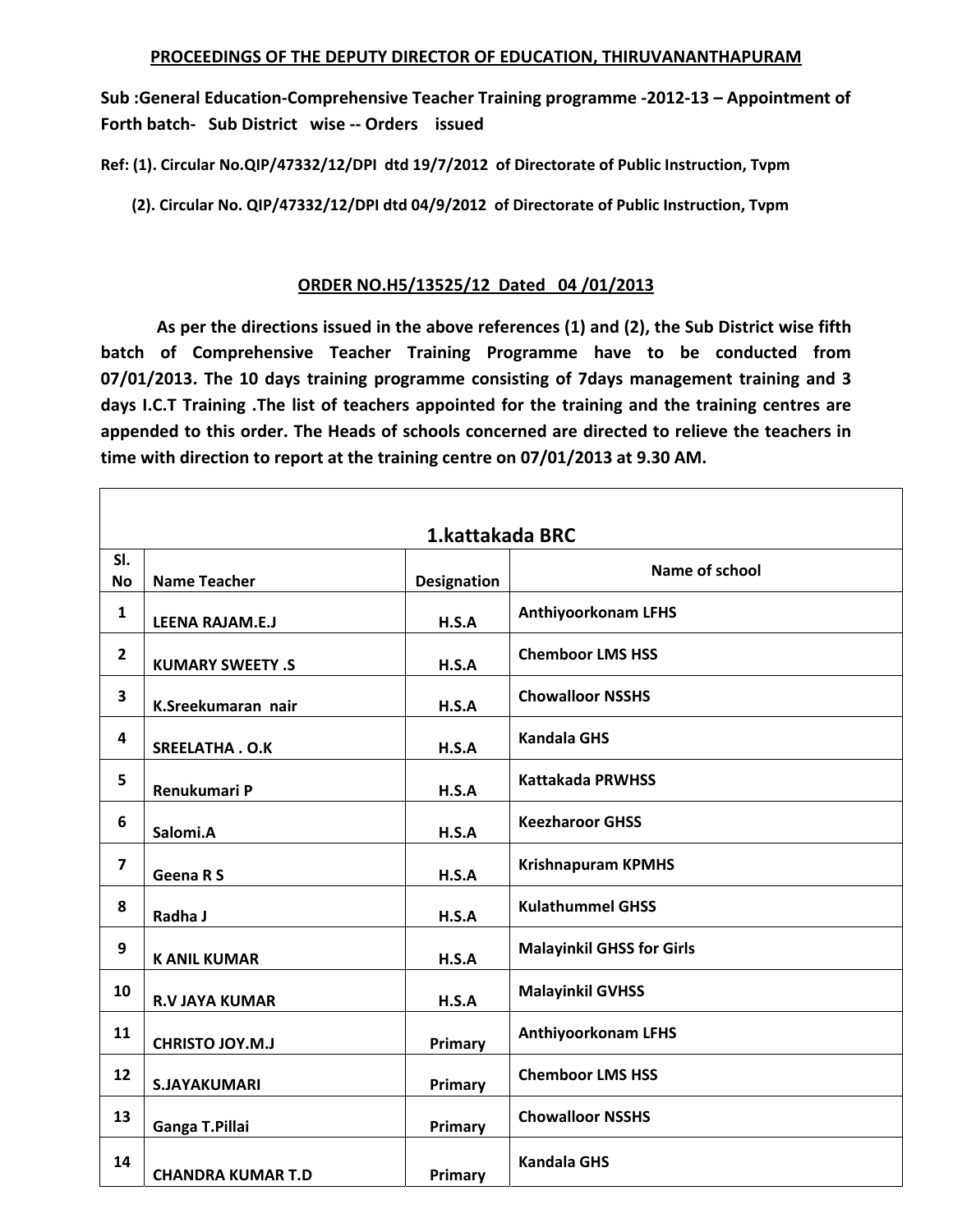| 15 | <b>Sachitha S R</b>     | Primary | <b>Kattakada PRWHSS</b>                |
|----|-------------------------|---------|----------------------------------------|
| 16 | Ajitha.Y.S              | Primary | <b>Keezharoor GHSS</b>                 |
| 17 | Aji                     | Primary | <b>Krishnapuram KPMHS</b>              |
| 18 | Shahida Beegum. S       | Primary | <b>Kulathummel GHSS</b>                |
| 19 | <b>V.S REMADEVI</b>     | Primary | <b>Malayinkil GHSS for Girls</b>       |
| 20 | <b>SHIJUS</b>           | Primary | <b>Malayinkil GVHSS</b>                |
| 21 | Reji A.J                | Primary | St. Teresa's UPS Konniyoor 9746090887  |
| 22 | <b>Vimala S</b>         | Primary | St. Teresa's UPS Konniyoor 9746090887  |
| 23 | Prabha S                | Primary | St. Teresa's UPS Konniyoor 9746090887  |
| 24 | Ambika R                | Primary | AKMLPS Pezhummoodu 0472-2851398        |
| 25 | <b>Nasiha Ahammed R</b> | Primary | AKMLPS Pezhummoodu 9567473833          |
| 26 | <b>K.S NazhoonBeevi</b> | Primary | GLPS Paruthippally 9746200015          |
| 27 | Usha S.S                | Primary | St.Anna's LPS Kallikkad 9496155750     |
| 28 | K. Santhakumari Amma    | Primary | LPS Vavode 9446305504                  |
| 29 | Anitha G.S              | Primary | <b>LPS Vavode 9847695044</b>           |
| 30 | Padmakumari S           | Primary | GLPS Thuruthummoola 9495654554         |
| 31 | Sylaja R                | Primary | <b>GLPS Kunnanad 9633563950</b>        |
| 32 | mbika P                 | Primary | GLPBS Malayinkil 9446704343            |
| 33 | Sindhu L                | Primary | GLPGS Malayinkil 9495285612            |
| 34 | Stellabai C.M           | Primary | St.Albert's LPS Muthiyavila 9747320120 |
| 35 | <b>Bindhu Mathew</b>    | Primary | St.Mary's UPS Marigiri 9747388807      |
| 36 | <b>Maeykutty Thomas</b> | Primary | St. Mary's UPS Marigiri 9747388807     |
| 37 | Smitha Ushas M.A        | Primary | BFMLPS Marukil 9446614214              |
| 38 | <b>Dileep M.S</b>       | Primary | GUPS Russelpuram 8547536656            |
| 39 | Deepa                   | Primary | GUPS Russelpuram 8547536656            |
| 40 | Rameela R               | Primary | GUPS Vilappilsala 9447891829           |
|    |                         |         |                                        |
|    |                         |         |                                        |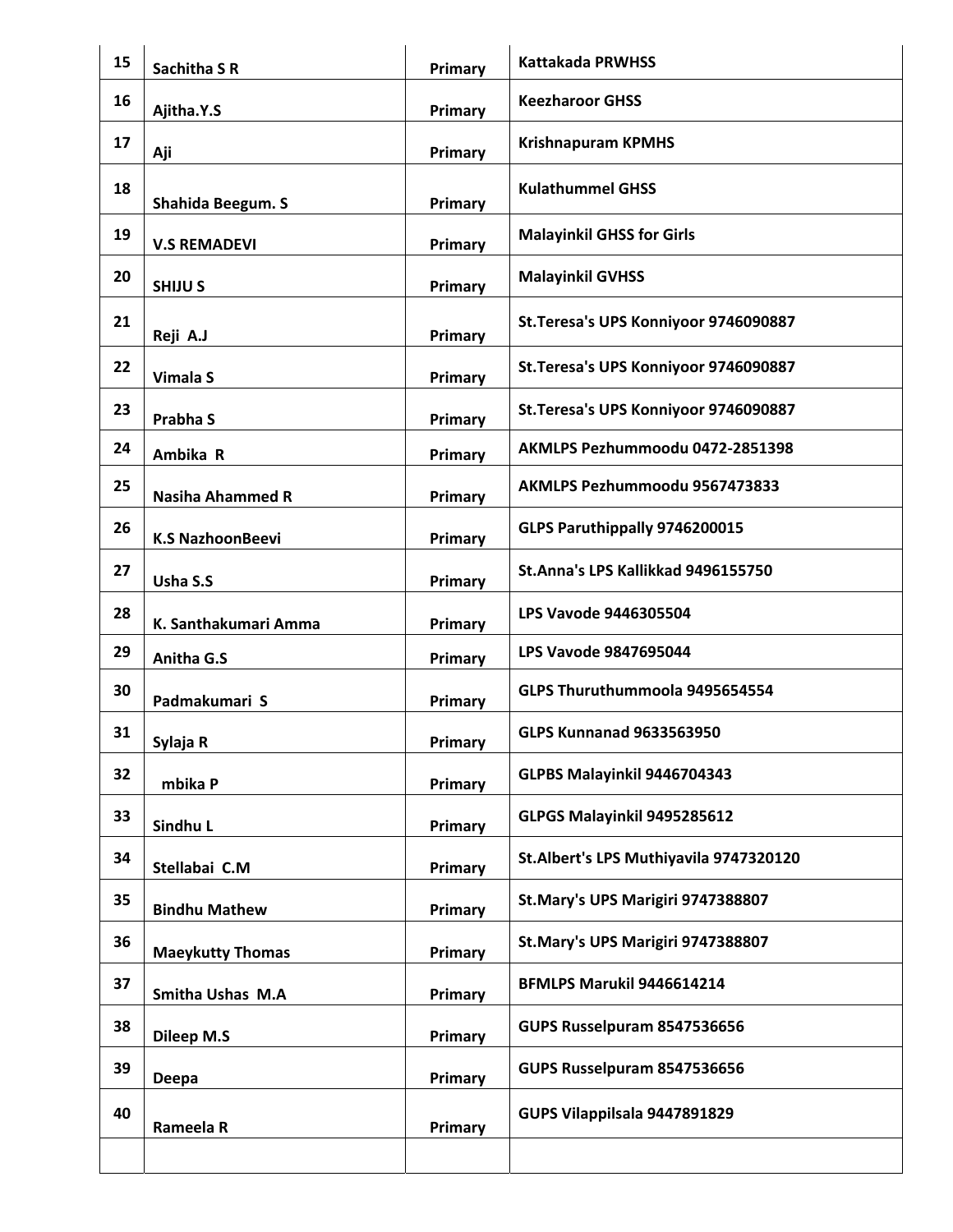|                  | 2. Neyyattinkara BRC          |                    |                                           |  |
|------------------|-------------------------------|--------------------|-------------------------------------------|--|
| SI.<br><b>No</b> | <b>Name Teacher</b>           | <b>Designation</b> | Name of school                            |  |
| 1                | Jose .T.R                     | H.S.A              | <b>Amaravila LMS HSS</b>                  |  |
| $\mathbf{2}$     | SivaSubraManiaPillai.G        | H.S.A              | <b>Arayoor GLVHSS</b>                     |  |
| 3                | C.J. Bhava                    | H.S.A              | <b>Arumanoor MVHSS</b>                    |  |
| 4                | <b>BIYATREES.R</b>            | H.S.A              | Kamukincode St. Mary's HSS                |  |
| 5                | <b>POUL CHRISTY.D.J</b>       | H.S.A              | <b>Kanjiramkulam GHS for Girls</b>        |  |
| 6                | <b>REKHA .R.S</b>             | H.S.A              | Kanjiramkulam Panchayath H S              |  |
| 7                | <b>ANGEL LEKHA.R</b>          | H.S.A              | <b>Kanjiramkulam PKSHSS</b>               |  |
| 8                | <b>Subaletha</b>              | H.S.A              | <b>Marayamuttom GHSS</b>                  |  |
| 9                | <b>SREEKUMARI THANKACHI P</b> | H.S.A              | <b>Neyyattinkara GHSS for Boys</b>        |  |
| 10               | <b>S.VASANTHA KUMARI</b>      | H.S.A              | <b>Neyyattinkara GHSS for Girls</b>       |  |
| 11               | J.Lal kumar                   | Primary            | <b>Amaravila LMS HSS</b>                  |  |
| 12               | <b>Kumari Latha.L</b>         | Primary            | <b>Arayoor GLVHSS</b>                     |  |
| 13               | S.Suchithra                   | Primary            | <b>Arumanoor MVHSS</b>                    |  |
| 14               | A.GEETHA                      | Primary            | <b>Kanjiramkulam GHS for Girls</b>        |  |
| 15               | Jalaja                        | Primary            | <b>Town LPS Neyyattinkara</b>             |  |
| 16               | <b>EUGENE LOPEZ</b>           | Primary            | Lourdepuram St. Helen's GHS               |  |
| 17               | Jayasreedevi P.R              | Primary            | <b>Marayamuttom GHSS</b>                  |  |
| 18               | <b>SAJI KUMAR N.R</b>         | Primary            | <b>Neyyattinkara GHSS for Boys</b>        |  |
| 19               | <b>B.S.CINIMOL</b>            | Primary            | <b>Olathanni Victory VHSS</b>             |  |
| 20               | Sreeletha. V                  | Primary            | <b>Ooruttukala GMTHS</b>                  |  |
| 21               | Ida santhi.S                  | Primary            | LMS LPS Neyyattinkara 94464222662         |  |
| 22               | Anitha rajan.G.R              | Primary            | St. Jacob's LPS Mavilakkadavu 9400417886  |  |
| 23               | Hepseeba.K                    | Primary            | LMS LPS Amaravila 9746550225              |  |
| 24               | Letha.B.S                     | Primary            | St. Jacob's LPS Mulluvila 9400561179      |  |
| 25               | Pushpa rani.L.                | Primary            | St Mary's LPS Mariyapuram 9497522110      |  |
| 26               | Ben Reji.a.s                  | Primary            | SNDP UPS Karumkulam 8547217544            |  |
| 27               | Sunil kumari.B                | Primary            | Lutheran LPS Marayamuttom 9446090339      |  |
| 28               | shiney.M.A                    | Primary            | Sbt Theresas LPS Neyyattinkara 9633500249 |  |
| 29               | <b>Hepsy Lopez</b>            | Primary            | St Nicholas LPS Puthiyathura 9495201851   |  |
| 30               | Sarala Bai.Y                  | Primary            | Lutheran LPSPonvila 9496773996            |  |
| 31               | Leela.K                       | Primary            | Govt LPGS Chenkal 9497493738              |  |
| 32               | Vasantha.M                    | Primary            | <b>Govt LPBS Chenkal 9048610956</b>       |  |
| 33               | Anitha.A.S                    | Primary            | Govt New LPS Arumanoorthura 9497161625    |  |
| 34               | Jalaja.P.S                    | Primary            | Govt JBS Amaravila 9746936318             |  |
| 35               | Sajitha.M.L                   | Primary            | Govt JBS Neyyattinkara 4712225686         |  |
| 36               | Sajitha.P.S                   | Primary            | St Peters UPS Vlathankara 9400417705      |  |
| 37               | Kumari Jayathi.S.T            | Primary            | St Thresia's LPS Olathanni 9400660789     |  |
| 38               | Vijayakumari .P               | Primary            | LMS LPS Neyyattinkara 9496747389          |  |
| 39               | Plameela Benchamin            | Primary            | LMS LPS Amaravila 9037543648              |  |
| 40               | Sindhu.S.L                    | Primary            | LMS LPSBhoothencode 9497640221            |  |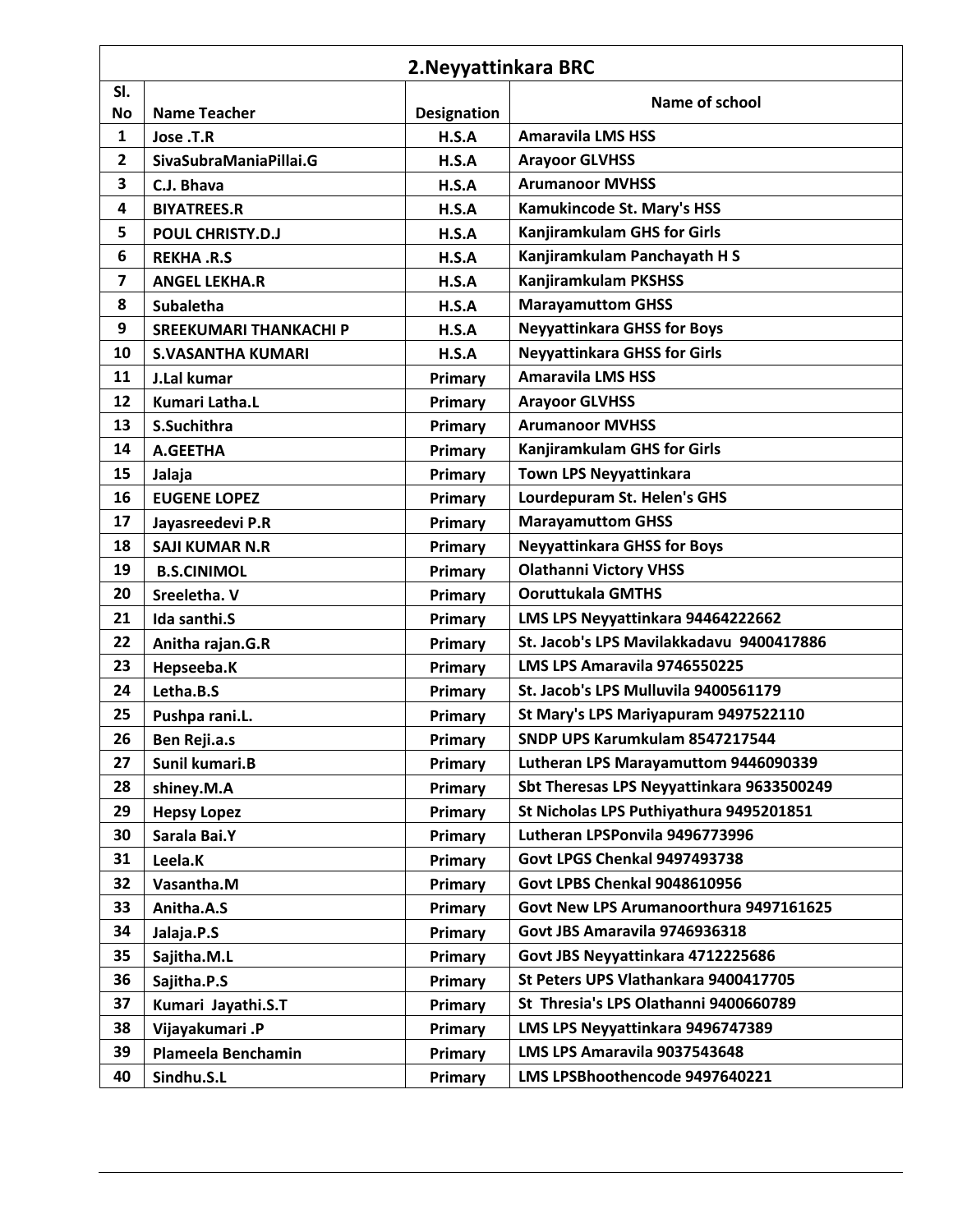|                         | <b>3. Parassala BRC</b>         |                    |                                                          |  |
|-------------------------|---------------------------------|--------------------|----------------------------------------------------------|--|
| SI.                     |                                 |                    | Name of school                                           |  |
| <b>No</b>               | <b>Name Teacher</b>             | <b>Designation</b> | <b>Amboori St. Thomas HSS</b>                            |  |
| 1<br>$\overline{2}$     | <b>Lilly Paul</b><br>PRASANNA.J | H.S.A<br>H.S.A     | <b>Anavoor GHSS</b>                                      |  |
| 3                       |                                 |                    |                                                          |  |
| 4                       | Soja Elizabeth C                | H.S.A              | <b>Ayira GKVHS</b><br><b>Dhanuvachapuram NKM GHSS</b>    |  |
| 5                       | P.S.sindhu                      | H.S.A              |                                                          |  |
| 6                       | S.Ambika Kumari                 | H.S.A              | <b>Dhanuvachapuram NSSGHSS</b><br><b>Karakonam PPMHS</b> |  |
|                         | <b>ANITHA K.J</b>               | H.S.A              | <b>Kulathoor GVHSS</b>                                   |  |
| $\overline{\mathbf{z}}$ | PADMAKUMAR.V.K                  | H.S.A              |                                                          |  |
| 8                       | <b>RL</b> Bindhu                | H.S.A              | <b>Parassala Evans HS</b>                                |  |
| 9                       | Saritha.K.S                     | H.S.A              | Parassala GVHSS                                          |  |
| 10                      | Nirmala.D                       | H.S.A              | <b>Parassala LMS Tamil HS</b>                            |  |
| 11                      | <b>Prakasini Thomas</b>         | Primary            | <b>Amboori St. Thomas HSS</b>                            |  |
| 12                      | Sheeba T.T                      | Primary            | <b>Ayira GKVHS</b>                                       |  |
| 13                      | <b>RAJESH K.S</b>               | Primary            | <b>Karakonam PPMHS</b>                                   |  |
| 14                      | <b>REMANI.E.S</b>               | Primary            | <b>Kulathoor GVHSS</b>                                   |  |
| 15                      | <b>Titus.R</b>                  | Primary            | Parassala LMS Tamil HS                                   |  |
| 16                      | <b>KUMARI LALITHA</b>           | Primary            | <b>Parassala Samuel LMSHS</b>                            |  |
| 17                      | <b>JAPARAJ.PJ</b>               | Primary            | <b>Undancode St. John's HSS</b>                          |  |
| 18                      | <b>KUMARI L PAVITHRA</b>        | Primary            | <b>Vellarada VPM HS</b>                                  |  |
| 19                      | <b>BEENA.T.V</b>                | Primary            | Viraly Vimala Hridaya HS                                 |  |
| 20                      | <b>Stanly John</b>              | Primary            | <b>Amboori St. Thomas HSS</b>                            |  |
| 21                      | <b>C.Lalitha</b>                | <b>LPSA</b>        | <b>Govt LPS Alathottam</b>                               |  |
| 22                      | <b>V.T Abilash</b>              | <b>LPSA</b>        | <b>Govt LPS Alathottam</b>                               |  |
| 23                      | Susan.L.Hepsy                   | <b>LPSA</b>        | <b>Govt UPS Vellerada</b>                                |  |
| 24                      | Santhosh Kumar.C                | <b>UPSA</b>        | <b>Govt UPS Kunnathukal</b>                              |  |
| 25                      | Rajam.G                         | <b>UPSA</b>        | <b>Govt UPS Kunnathukal</b>                              |  |
| 26                      | D.Lprabha                       | <b>LPSA</b>        | Govt Karumanoor Kodavilakam                              |  |
| 27                      | <b>R.Beena Mole</b>             | <b>LPSA</b>        | Govt Karumanoor Kodavilakam                              |  |
| 28                      | Nandini P.R                     | <b>LPSA</b>        | <b>Govt LPS Nalloorvattom</b>                            |  |
| 29                      | Suresh.R                        | PD Tr              | <b>GLPS Parasuvaikal</b>                                 |  |
| 30                      | Sheeba.E.Premakumari            | <b>LPSA</b>        | <b>Govt Kunnathukal HWLPS</b>                            |  |
| 31                      | Vijin G.I                       | <b>UPSA</b>        | <b>UPS Evans Parassala</b>                               |  |
| 32                      | F.Sujatha                       | <b>LPSA</b>        | <b>Kakkaravila LMS LPS</b>                               |  |
| 33                      | P.Thangam                       | <b>LPSA</b>        | <b>Kakkaravila LMS LPS</b>                               |  |
| 34                      | Sabu.B                          | <b>LPSA</b>        | <b>Mooverikara LPS</b>                                   |  |
| 35                      | Vimalkumar                      | <b>LPSA</b>        | <b>Mooverikara LPS</b>                                   |  |
| 36                      | <b>Biju Sathyan</b>             | <b>UPSA</b>        | <b>UPS Karacode</b>                                      |  |
| 37                      | Satheesh kumar.N                | <b>LPSA</b>        | <b>Koviloor LPS</b>                                      |  |
| 38                      | Vinod, K                        | <b>LPSA</b>        | <b>Koviloor LPS</b>                                      |  |
| 39                      | Jalaja                          | Pd Tr              | St.Joseph Pottaiyalkada                                  |  |
| 40                      | Diji George                     | <b>LPSA</b>        | <b>St.George Amboori LPS</b>                             |  |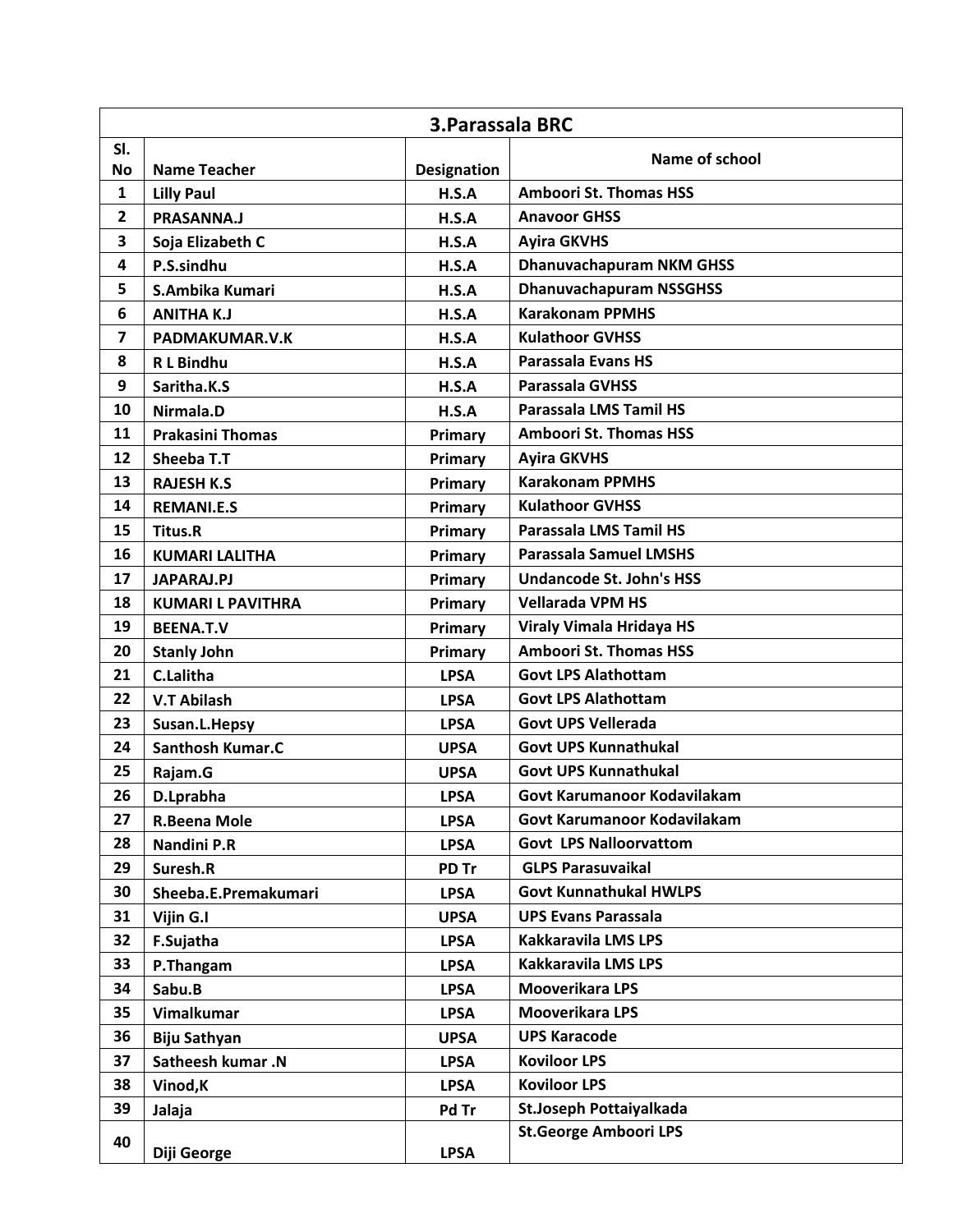|                  | 4. Balaramapuram BRC            |                    |                                     |  |  |
|------------------|---------------------------------|--------------------|-------------------------------------|--|--|
| SI.<br><b>No</b> | <b>Name Teacher</b>             | <b>Designation</b> | Name of school                      |  |  |
| 1                | Jyothi.BL                       | Re-Tr              | <b>SR UPS Pallichal</b>             |  |  |
| $\mathbf{2}$     | Preetha.P                       | <b>PD Teacher</b>  | <b>GLPS Chundavilakam</b>           |  |  |
| 3                | A.Jayakumari                    | <b>PD Teacher</b>  | <b>GLPS Avanakuzhi</b>              |  |  |
| 4                | <b>Lissy George</b>             | <b>LPSA</b>        | <b>MSC LPS Balaramapuram</b>        |  |  |
| 5                | M.Santhi                        | <b>LPSA</b>        | <b>MSC LPS Pamamcode</b>            |  |  |
| 6                | P.Chandralekha                  | <b>PD Teacher</b>  | <b>GKVLPS Thalayal</b>              |  |  |
| $\overline{7}$   | <b>V.S Chithralekha</b>         | <b>LPSA</b>        | <b>DVLPS Thalayal</b>               |  |  |
| 8                | S.Shylaja                       | <b>LPSA</b>        | <b>Lutheran LPS Anthiyoor</b>       |  |  |
| 9                | R.Sujamini                      | <b>LPSA</b>        | <b>LMSLPS Muttacadu</b>             |  |  |
| 10               | <b>C.Glory</b>                  | <b>LPSA</b>        | <b>GLPS Kazhivoor Moolakkara</b>    |  |  |
| 11               | <b>Binitha J.C</b>              | <b>LPSA</b>        | <b>St.Joseph's LPS Chowara</b>      |  |  |
| 12               | Suma.R.P                        | <b>LPSA</b>        | <b>St.Alosious LPS Venganoor</b>    |  |  |
| 13               | Jalajakumari.B                  | <b>PD Teacher</b>  | <b>GLPS Venganoor Mudippuranada</b> |  |  |
| 14               | Beenamol.M.J                    | <b>LPSA</b>        | <b>St.Mary's LPS Vizhinjam</b>      |  |  |
| 15               | Suni.A                          | <b>LPSA</b>        | <b>DVUPS Thalayal</b>               |  |  |
| 16               | P.Kala Bheleji                  | <b>LPSA</b>        | <b>SNUPS Kattachalkuzhy</b>         |  |  |
| 17               | Remadevi.K                      | <b>PD Teacher</b>  | <b>GUPS Nemom</b>                   |  |  |
| 18               | S.R Padmaja Devi                | <b>UPSA</b>        | <b>LMUPS Adimalathura</b>           |  |  |
| 19               | <b>D.S Deepa</b>                | <b>UPSA</b>        | <b>MVUPS Chowara</b>                |  |  |
| 20               | Sarala Bhaskaran                | <b>UPSA</b>        | <b>St.Joseph's UPS Venniyoor</b>    |  |  |
| 21               | Geetha.K                        | H.S.A              | <b>Balaramapuram GHSS</b>           |  |  |
| 22               | <b>ANUVARGHESE THARAKAN</b>     | H.S.A              | <b>Balaramapuram HS</b>             |  |  |
| 23               | <b>TS.SUSHA</b>                 | H.S.A              | <b>Kottukal GVHSS</b>               |  |  |
| 24               | R.P.SobhaKumari                 | H.S.A              | <b>Kottukalkonam MCHSS</b>          |  |  |
| 25               | <b>KUMARI GEETHA GS</b>         | H.S.A              | <b>Maruthoorkonam PTM VHSS</b>      |  |  |
| 26               | Sheeba. S.P                     | H.S.A              | <b>Nellimood New HSS</b>            |  |  |
| 27               | <b>Smt. Jolly Rachel Samuel</b> | H.S.A              | <b>Nellimood St. CHS for Girls</b>  |  |  |
| 28               | <b>ASHA S NAIR</b>              | H.S.A              | <b>Nemom Victory Girls HSS</b>      |  |  |
| 29               | <b>SURESH KUMAR P</b>           | H.S.A              | <b>Nemom Victory VHSS</b>           |  |  |
| 30               | <b>SREEJA CR</b>                | H.S.A              | <b>Venganoor HSS for Girls</b>      |  |  |
| 31               | Sheelakumari.S                  | Primary            | <b>Balaramapuram GHSS</b>           |  |  |
| 32               | A. NAZARUDEEN                   | Primary            | <b>Balaramapuram HS</b>             |  |  |
| 33               | <b>R.S.SREEJA</b>               | Primary            | <b>Kottukal GVHSS</b>               |  |  |
| 34               | L.Vimalabai                     | Primary            | <b>Kottukalkonam MCHSS</b>          |  |  |
| 35               | <b>PREETHA HL</b>               | Primary            | <b>Maruthoorkonam PTM VHSS</b>      |  |  |
| 36               | Sheeja Rani. K.P                | Primary            | <b>Nellimood New HSS</b>            |  |  |
| 37               | Smt. Beena. S                   | Primary            | <b>Nellimood St. CHS for Girls</b>  |  |  |
| 38               | <b>PRIYARANI</b>                | Primary            | <b>Nemom Victory Girls HSS</b>      |  |  |
| 39               | <b>VANCHU.M.S</b>               | <b>Primary</b>     | <b>Nemom Victory VHSS</b>           |  |  |
| 40               | <b>SINDHUS</b>                  | Primary            | <b>Venganoor GMHSS</b>              |  |  |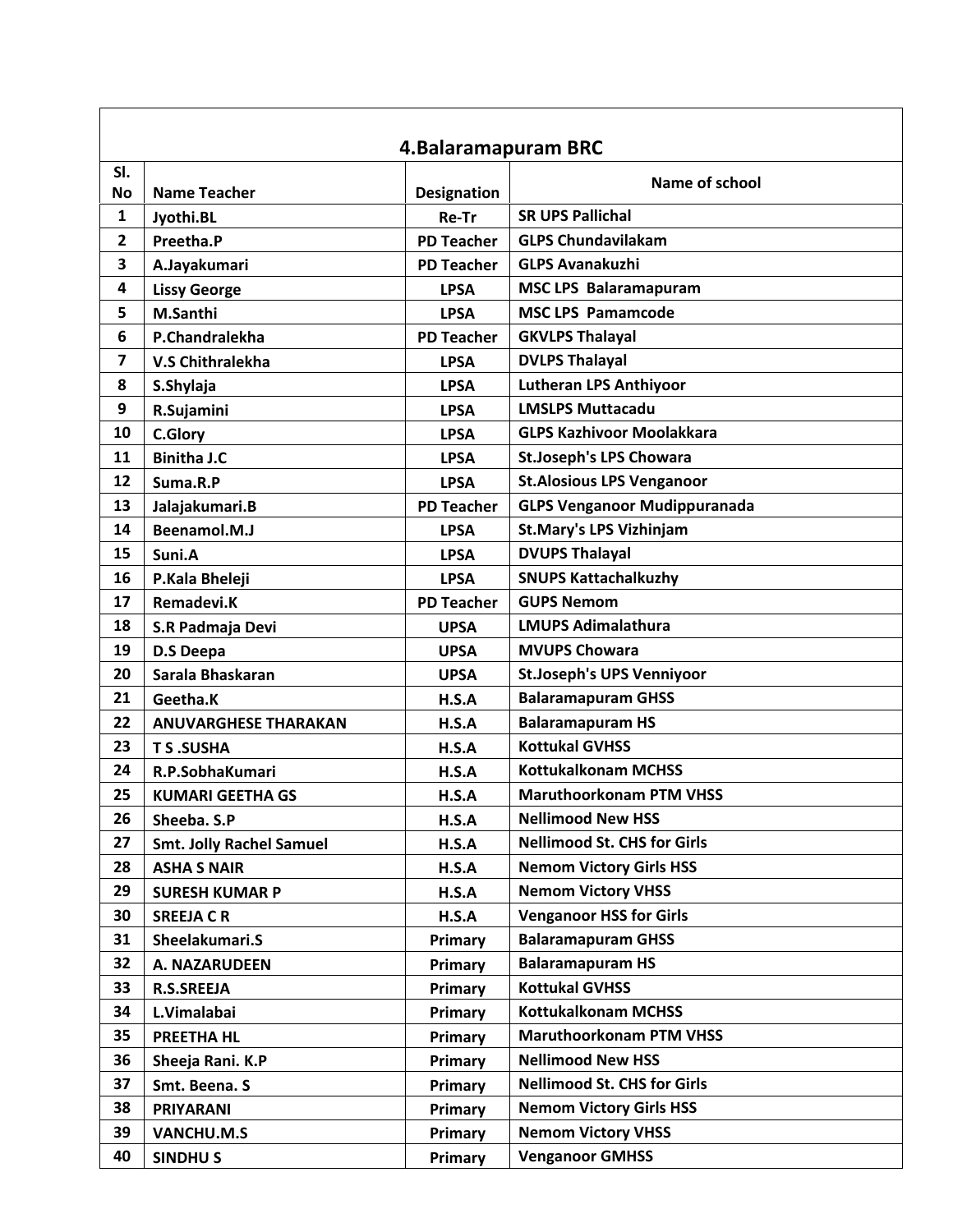|                         | <b>5.Attingal BRC</b>    |                    |                                  |  |
|-------------------------|--------------------------|--------------------|----------------------------------|--|
| SI.<br><b>No</b>        | <b>Name Teacher</b>      | <b>Designation</b> | Name of school                   |  |
| $\mathbf{1}$            | Varadarajanpillai        | P.D.Tr             | <b>Govt.LPS Andoor</b>           |  |
| $\overline{2}$          | S.Veena                  | P.D.Tr             | Govt.UPS, Kizhuvilam             |  |
| 3                       | R.Regha                  | P.D.Tr             | Govt.LPS, Njekkadu               |  |
| 4                       | Radha M.R                | P.D.Tr             | Govt.LPS, Paravoorkonam          |  |
| 5                       | P.V.Bindu                | P.D.Tr             | Govt.UPS, Ayilam                 |  |
| 6                       | Anjali Rajan R S         | <b>LPSA</b>        | Govt.LPS, Madathuvathukkal       |  |
| $\overline{\mathbf{z}}$ | Shamna. M.S              | <b>LPSA</b>        | Govt.SVUPS, Puravoor             |  |
| 8                       | S.Anitha                 | P.D.Tr             | <b>GUPS Manamboor</b>            |  |
| 9                       | Sivadasan Nair           | <b>UPSA</b>        | GUPS, Kudavoorkonam              |  |
| 10                      | P.K.Baby Bindhu          | P.D.Tr             | <b>GLPS Mullaramcode</b>         |  |
| 11                      | Priyadersini             | <b>LPSA</b>        | <b>GLPS Edacode</b>              |  |
| 12                      | Hima.R.Nair              | P.D.Tr             | <b>GUPS Mudapuram</b>            |  |
| 13                      | P.S. Remya               | <b>LPSA</b>        | <b>GLPS Poovanathumood</b>       |  |
| 14                      | Saritha.P.L              | <b>LPSA</b>        | JMLPS, Parameswaram              |  |
| 15                      | Greeshma.R               | <b>LPSA</b>        | SCVLPS, Chirayinkeezhu           |  |
| 16                      | Aneesa.M                 | <b>LPSA</b>        | RMLPS, Mananakku                 |  |
| 17                      | Santhakumari.T           | <b>LPSA</b>        | <b>GLPS Perumathura</b>          |  |
| 18                      | Rojapriya.TR             | <b>LPSA</b>        | <b>GLPS Perunguzhy</b>           |  |
| 19                      | Anithakumari Amma.D      | <b>UPSA</b>        | <b>MBK UPS Vayyakkavu</b>        |  |
| 20                      | Sheeba.SP                | <b>LPSA</b>        | <b>ST.Sebastian LPS Moongode</b> |  |
| 21                      | Mini.CV                  | <b>UPSA</b>        | <b>K.V.UPS Vellumannady</b>      |  |
| 22                      | Mallika Amma             | <b>LPSA</b>        | PTM LPS Kumpalathumpara          |  |
| 23                      | Geetha.CS                | <b>UPSA</b>        | <b>GVRM UPS Kizhuvilam</b>       |  |
| 24                      | <b>Athira Babu</b>       | <b>UPSA</b>        | M.G.M.UPS Edacode                |  |
| 25                      | Sajitha Ameen            | <b>UPSA</b>        | <b>SIUPS Madanvila</b>           |  |
| 26                      | <b>Pulari R Chandran</b> | <b>UPSA</b>        | .UPS Kunnuvaram                  |  |
| 27                      | SaneeraA.R               | <b>LPSA</b>        | AMLPS, Perumkulam                |  |
| 28                      | Geethabai.Y              | <b>UPSA</b>        | <b>KGSPUPS, Ottoor</b>           |  |
| 29                      | S.Mini                   | <b>UPSA</b>        | <b>VPUPS, Azhoor</b>             |  |
| 30                      | Lali.H.R                 | <b>UPSA</b>        | YLMUPS, Keezhattingal            |  |
| 31                      | SOBHA.V.S                | <b>MAL</b>         | <b>GHSS VENJARAMOOOD</b>         |  |
| 32                      | <b>SUDHEESH</b>          | <b>HINDI</b>       | PHMKM VHSS PANAVOOR              |  |
| 33                      | RAJEEVAN.P.P             | <b>SS</b>          | <b>GHSS AZHOOR</b>               |  |
| 34                      | NIMI.G.L                 | <b>MAL</b>         | <b>GHS AVANAVANCHERY</b>         |  |
| 35                      | <b>SUBHA.C</b>           | <b>NS</b>          | <b>GHS KAVALAYOOR</b>            |  |
| 36                      | SHEEJA.B                 | <b>HINDI</b>       | <b>GBHSS ATTINGAL</b>            |  |
| 37                      | SUMI.S                   | <b>ENG</b>         | <b>GGHSS ATTINGAL</b>            |  |
| 38                      | LIJI.S.NAIR              | <b>SS</b>          | <b>GHSS ALEMCODE</b>             |  |
| 39                      | SIJU,M.S                 | <b>NS</b>          | <b>GHSS ELEMBA</b>               |  |
| 40                      | SHAJI.S.S                | <b>MAL</b>         | <b>SCV BHS CHIRAYINKIL</b>       |  |
|                         |                          |                    |                                  |  |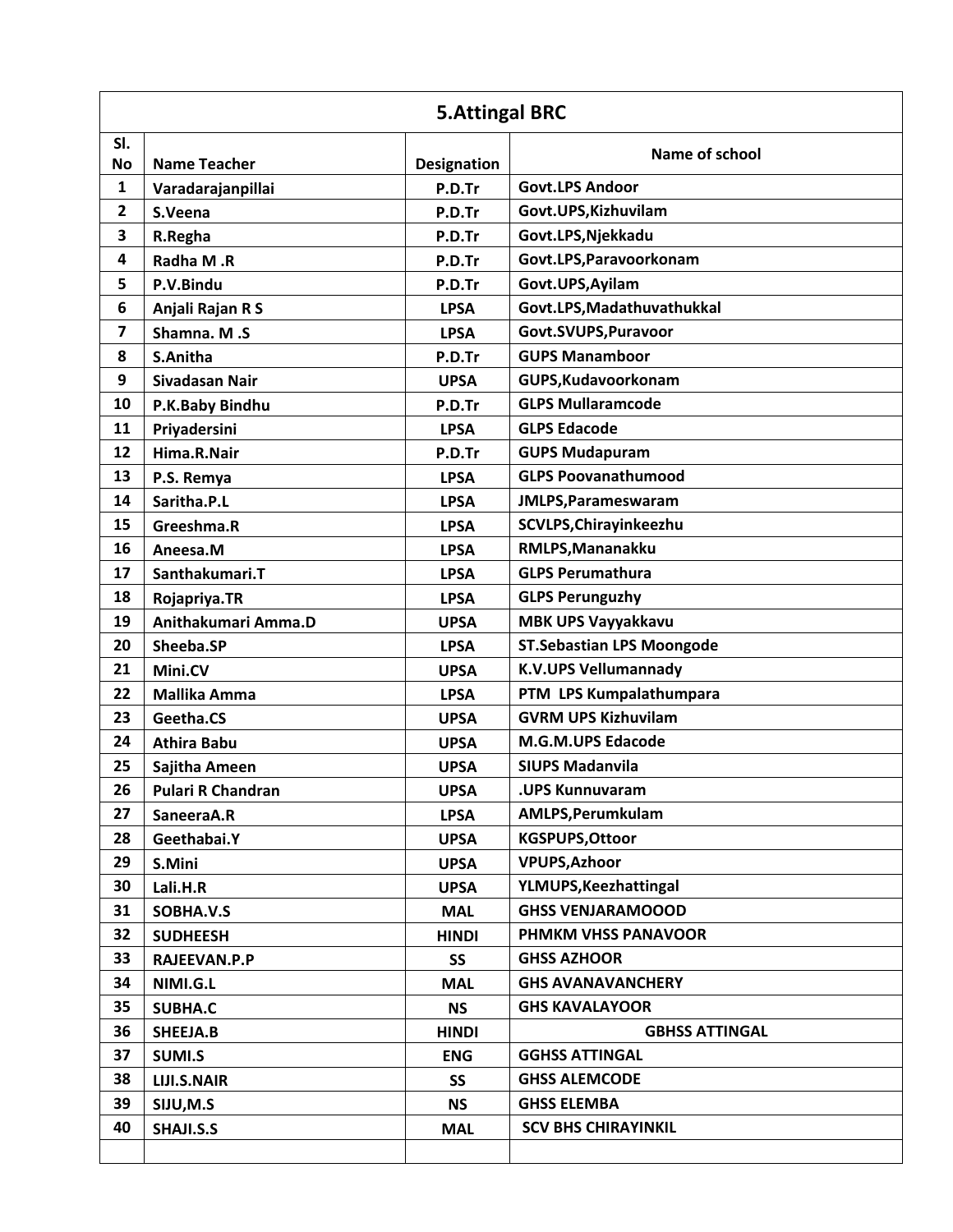|                         | <b>6.Palode BRC</b>      |                    |                                   |  |
|-------------------------|--------------------------|--------------------|-----------------------------------|--|
| SI.<br><b>No</b>        | <b>Name Teacher</b>      | <b>Designation</b> | Name of school                    |  |
| 1                       | G.Aji                    | H.S.A              | <b>GHSS Bharathanoor</b>          |  |
| $\overline{2}$          | <b>B.Sajeevan Pillai</b> | H.S.A              | <b>GHSS Bharathanoor</b>          |  |
| 3                       | <b>Binukumar.N</b>       | H.S.A              | <b>VKHS Panacode</b>              |  |
| 4                       | Jyothi Lekshmi           | H.S.A              | <b>VKHS Panacode</b>              |  |
| 5                       | <b>Satheesh</b>          | H.S.A              | <b>GHSS Tholicode</b>             |  |
| 6                       | <b>Meera</b>             | H.S.A              | <b>GHSS Tholicode</b>             |  |
| $\overline{\mathbf{z}}$ | A.S.Pradeepkumar         | H.S.A              | <b>Palode NSS HSS</b>             |  |
| 8                       | M.R.Rajendrakumar        | H.S.A              | <b>Palode NSS HSS</b>             |  |
| 9                       | Leena.A.P                | H.S.A              | <b>BRMHS Elavattom</b>            |  |
| 10                      | Rajinidevi               | H.S.A              | <b>BRMHS Elavattom</b>            |  |
| 11                      | Sathikumari              | Re-tr              | <b>Thengumkode Panchayath UPS</b> |  |
| 12                      | M.S.Vijayasree           | P.D Tr             | <b>GUPS Peringamala</b>           |  |
| 13                      | <b>Sanal Babu</b>        | P.D Tr             | <b>GUPS Ponmudi</b>               |  |
| 14                      | T.Jayalekshmi            | P.D Tr             | <b>GUPS Vithura</b>               |  |
| 15                      | <b>K.SATHEESAN</b>       | <b>LPSA</b>        | <b>GLPS MUTHUVILA</b>             |  |
| 16                      | G.Geethakumari           | P.D Tr             | <b>GTLPS Thannimoodu</b>          |  |
| 17                      | <b>R.ANITHAKUMARI</b>    | <b>LPSA</b>        | <b>GLPS THENGUMCODE</b>           |  |
| 18                      | A.L.Leenakumari          | P.D Tr             | <b>UPS Karimancode</b>            |  |
| 19                      | <b>CHITHRA</b>           | <b>LPSA</b>        | <b>SNVLPS THUMPODE</b>            |  |
| 20                      | Sanjna.S.B               | P.D Tr             | <b>QAM UPS Kochukarikakom</b>     |  |
| 21                      | <b>SUJA</b>              | <b>LPSA</b>        | <b>SNVLPS VENKATTUMOODU</b>       |  |
| 22                      | Manju.T.S                | P.D Tr             | <b>GLPS Kurupayam</b>             |  |
| 23                      | <b>REMYA.L</b>           | <b>UPSA</b>        | <b>GUPS PALUVALLI</b>             |  |
| 24                      | Maneeja                  | P.D Tr             | <b>SNUPS Kollayil</b>             |  |
| 25                      | <b>BINITHA.D</b>         | <b>LPSA</b>        | <b>GLPS KURUPUZHA</b>             |  |
| 26                      | JAYA.T.S                 | <b>LPSA</b>        | <b>Pt.LPS CHELLENCHY</b>          |  |
| 27                      | Nasheeda                 | P.D Tr             | <b>TKM LPS Manthuruthy</b>        |  |
| 28                      | <b>Bushara Beevi</b>     | P.D Tr             | <b>GUPS Tholicode</b>             |  |
| 29                      | A.S.Shikana              | <b>LPSA</b>        | <b>GUPS Peringamala</b>           |  |
| 30                      | S.Sreekumar              | P.D Tr             | <b>VV Dayini GUPS</b>             |  |
| 31                      | G.Sreekumaran            | P.D Tr             | <b>VV Dayini GUPS</b>             |  |
| 32                      | <b>Bindhu</b>            | P.D Tr             | <b>GTLPS Chettiyampara</b>        |  |
| 33                      | Anila.L                  | P.D Tr             | <b>Modern LPS Manalayam</b>       |  |
| 34                      | Muneer.M.H               | <b>UPSA</b>        | <b>GUPS Jawhar Colony</b>         |  |
| 35                      | L.Lalitha                | P.D Tr             | <b>SHLPS Thevanpara</b>           |  |
| 36                      | <b>Shanavas</b>          | <b>LPSA</b>        | Taj LPS V.K Poika                 |  |
| 37                      | Vijaya Mohanan           | P.D Tr             | <b>GUPS Anachal</b>               |  |
| 38                      | A.S.Sajida               | <b>LPSA</b>        | <b>GLPS Bharathanoor</b>          |  |
| 39                      | K.S.Rajeena Beevi        | <b>LPSA</b>        | <b>GLPS Pangode</b>               |  |
| 40                      | I.T.Vinod                | P.D Tr             | <b>GUPS Vamanapuram</b>           |  |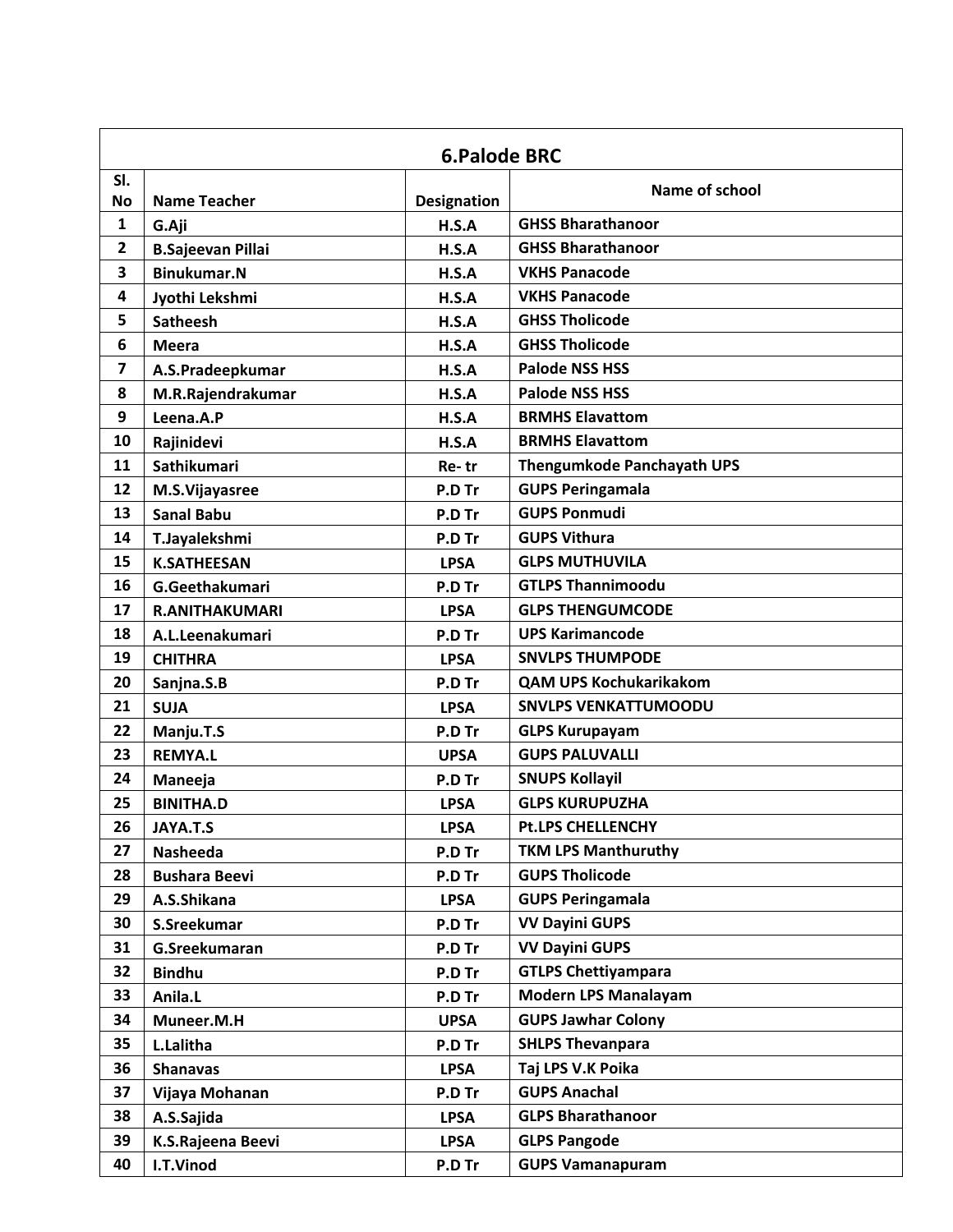|                         | 7. Varkala BRC             |                    |                               |  |
|-------------------------|----------------------------|--------------------|-------------------------------|--|
| SI.                     |                            |                    | Name of school                |  |
| <b>No</b>               | <b>Name Teacher</b>        | <b>Designation</b> |                               |  |
| 1                       | A.Sailaja                  | <b>LPSA</b>        | MLPS, Chilakoor               |  |
| $\mathbf{2}$            | <b>Abhilash</b>            | <b>LPSA</b>        | <b>Panayil LPS</b>            |  |
| 3                       | Ajitha.N                   | <b>LPSA</b>        | <b>KGGLPS, Thannimoodu</b>    |  |
| $\overline{\mathbf{4}}$ | Ajitha.S.R                 | <b>LPSA</b>        | <b>Central L.P.S Elakamon</b> |  |
| 5                       | Ajitha.S.R                 | <b>LPSA</b>        | LPBS, Kurakkanni              |  |
| 6                       | Ambika devi                | <b>LPSA</b>        | LPS, Cherunniyoor             |  |
| 7                       | Anila.J                    | <b>LPSA</b>        | MVLPS, Varkala                |  |
| 8                       | Anitha kumari.S            | <b>LPSA</b>        | MMGLPS, Nilakkamuku           |  |
| 9                       | Anithakumari.S             | <b>LPSA</b>        | <b>KGGLPS, Thannimoodu</b>    |  |
| 10                      | Anoop.S                    | <b>LPSA</b>        | LPS, Muthana                  |  |
| 11                      | Anupama.S                  | <b>LPSA</b>        | L.PGS, Kurakkanni             |  |
| 12                      | Asha.S.K                   | <b>LPSA</b>        | <b>KGGLPS, Thannimoodu</b>    |  |
| 13                      | <b>B.Santhakumari Amma</b> | <b>LPSA</b>        | <b>WLPS, Poika</b>            |  |
| 14                      | Beena.S                    | <b>LPSA</b>        | LPS, Vilabhagom               |  |
| 15                      | Bijimol.S.U                | <b>LPSA</b>        | <b>LMLPS, Karippuram</b>      |  |
| 16                      | Bindu.N.K                  | <b>LPSA</b>        | <b>MLPS, Odetty</b>           |  |
| 17                      | <b>Blessy Edward</b>       | <b>LPSA</b>        | LPGS, Varkala                 |  |
| 18                      | C.G.Jaya                   | <b>LPSA</b>        | MLPS, Chilakoor               |  |
| 19                      | <b>C.K.Cristudas</b>       | <b>LPSA</b>        | <b>MLPS, Chilakoor</b>        |  |
| 20                      | C.R.Bindhu                 | <b>LPSA</b>        | LPS, Vencode                  |  |
| 21                      | Divya.T.P                  | <b>LPSA</b>        | <b>LMLPS, Karippuram</b>      |  |
| 22                      | <b>Elizabeth Varghese</b>  | <b>LPSA</b>        | LPS, Sreenivasapuram          |  |
| 23                      | Freeda N.L Rajan           | <b>LPSA</b>        | <b>LMSLPS, Vakkom</b>         |  |
| 24                      | Ganga.V.R                  | <b>LPSA</b>        | MVLPS, Varkala                |  |
| 25                      | Geetha.K.N                 | <b>LPSA</b>        | LPS, Sreenivasapuram          |  |
| 26                      | Girija.R                   | <b>UPSA</b>        | <b>GUPS, Nilakamuku</b>       |  |
| 27                      | Girija.V                   | <b>LPSA</b>        | LPS, Panayara                 |  |
| 28                      | Girijadevi.P.C             | <b>LPSA</b>        | LPS, Cherunniyoor             |  |
| 29                      | Hairunnissa                | <b>LPSA</b>        | <b>BBLPS, Anchuthengu</b>     |  |
| 30                      | Hany                       | <b>LPSA</b>        | LPBS, Vakkom                  |  |
| 31                      | <b>Niza</b>                | H.S.A              | <b>MRM KM HSS EDAVA</b>       |  |
| 32                      | Leenakumari.RB             | H.S.A              | <b>GHSS KAPPIL</b>            |  |
| 33                      | Sindhu.G                   | H.S.A              | <b>SSPBHS KADAKKAVOOR</b>     |  |
| 34                      | Rethy.R.T                  | H.S.A              | <b>SNV GHSS KADAKKAVOOR</b>   |  |
| 35                      | Tijumon.A                  | H.S.A              | <b>GHSS VAKKOM</b>            |  |
| 36                      | Padmakumari.T.S            | H.S.A              | SIVAGIRI HSS VARKALA          |  |
| 37                      | Sunilkumar.M               | H.S.A              | <b>GHSS VETTOOR</b>           |  |
| 38                      | Safeena.A                  | H.S.A              | <b>MHS NADAYARA</b>           |  |
| 39                      | Velayudhan.K.S             | H.S.A              | <b>MODEL HSS VARKALA</b>      |  |
| 40                      | Sheji.A                    | H.S.A              | <b>GHS CHERUNNIYOOR</b>       |  |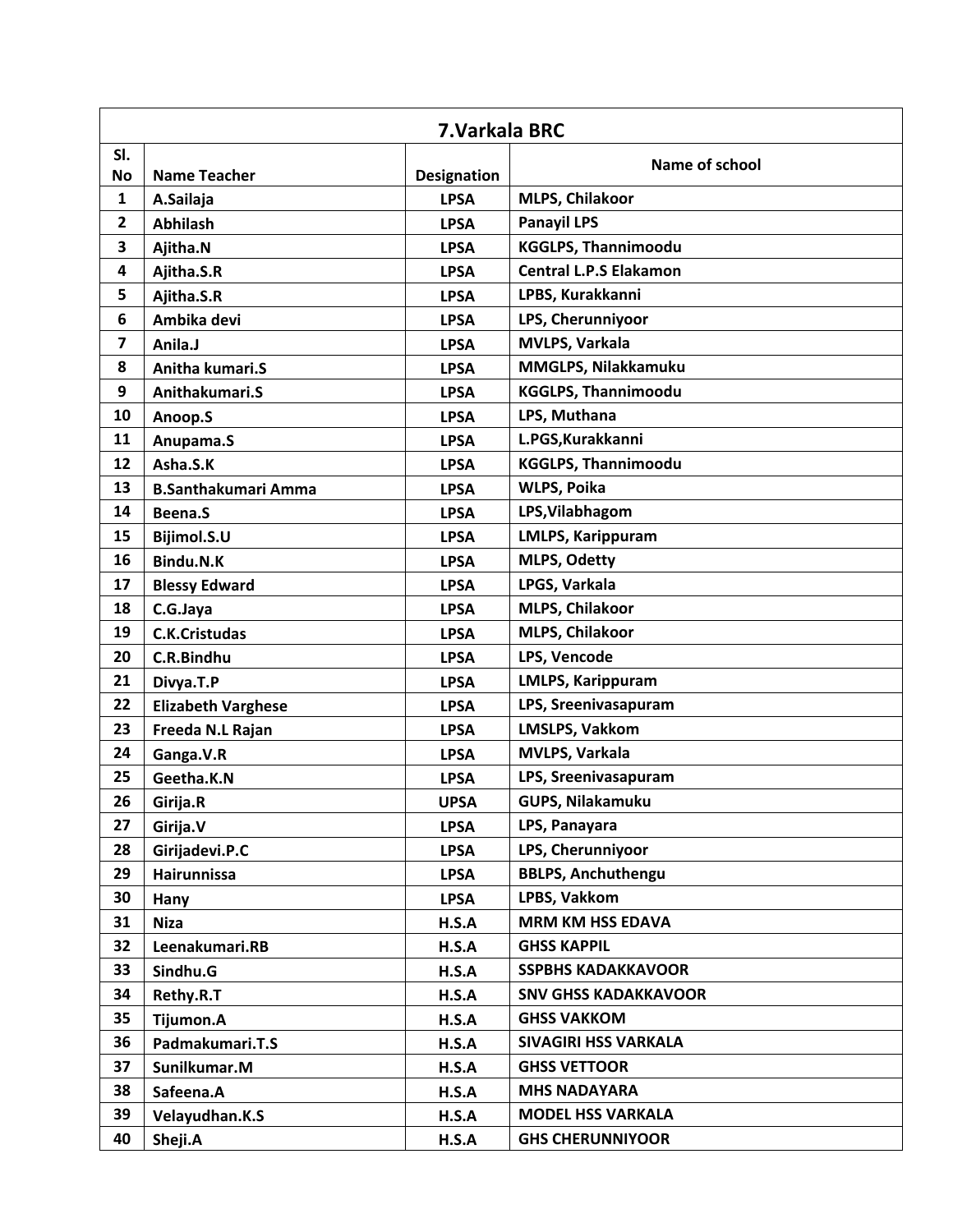| <b>8. TVM NORTH BRC</b> |                                             |                    |                                   |  |  |
|-------------------------|---------------------------------------------|--------------------|-----------------------------------|--|--|
| SI. No                  | <b>Name Teacher</b>                         | <b>Designation</b> | Name of school                    |  |  |
| $\mathbf{1}$            | Vanajaa.K.O                                 | H.S.A              | <b>GOVT CITY V.H.S S</b>          |  |  |
| $\overline{2}$          | JAYA.S.G                                    | H.S.A              | <b>Fort Girls' Mission HS</b>     |  |  |
| 3                       | <b>P.Sunil Kumar</b>                        | H.S.A              | <b>FORT HIGH SCHOOL</b>           |  |  |
| $\overline{\mathbf{4}}$ | Pushpa Latha                                | H.S.A              | <b>GMGHSS PATTOM</b>              |  |  |
| 5                       | R.Rajalekshmi                               | H.S.A              | Govt.H.S.Katchani                 |  |  |
| 6                       | Rajitha.R.O                                 | <b>PD TEACHER</b>  | <b>GOVT.HS KATTACHAKONAM</b>      |  |  |
| $\overline{\mathbf{z}}$ | R S Felsita Jothi                           | <b>PD TEACHER</b>  | <b>GOVT HS MANNANTHALA</b>        |  |  |
| 8                       | O.M.Salikumar                               | H.S.A              | <b>GGHSS, PEROORKADA</b>          |  |  |
| 9                       | <b>Mercy Ebenezer</b>                       | <b>PD TEACHER</b>  | P S N M Govt. H S S, Peroorkada   |  |  |
| 10                      | Sonia T. Daniel                             | <b>PD TEACHER</b>  | <b>SALVATION ARMY HSS</b>         |  |  |
| 11                      | <b>SURESH KUMAR.K</b>                       | H.S.A              | SMV. GOVT.MODEL, HSS              |  |  |
| 12                      | Geetha.M.K                                  | <b>PD TEACHER</b>  | <b>ST.GORETTI'S HS FOR GIRLS</b>  |  |  |
| 13                      | <b>Lovely Mathew</b>                        | H.S.A              | <b>ST.JOHN'S MODEL H.S.S</b>      |  |  |
| 14                      | Joseph Jose                                 | H.S.A              | <b>ST. JOSEPH'S HSS</b>           |  |  |
| 15                      | <b>GIGY GEEVARGHESE</b>                     | H.S.A              | <b>St Marys HSS PATTOM</b>        |  |  |
| 16                      | <b>Felicia Gladis</b>                       | <b>PD TEACHER</b>  | <b>St Marys HSS VETTUKAD</b>      |  |  |
| 17                      | <b>KALA V</b>                               | <b>PD TEACHER</b>  | <b>GHSS VANCHIYOOR</b>            |  |  |
| 18                      | Usha.E                                      | <b>PD TEACHER</b>  | <b>GVHSS VATTIYOORKAVU</b>        |  |  |
| 19                      | <b>C.A. SREEJA</b>                          | <b>PD TEACHER</b>  | <b>NSS HSS PALKULANGARA</b>       |  |  |
| 20                      | <b>MERCY MARGRET FERNANDEZ</b><br><b>MM</b> | <b>PD TEACHER</b>  | <b>ST. ROCH'S HSS THOPPE</b>      |  |  |
| 21                      | S. INDIRA, LPSA                             | <b>Primary Tr</b>  | <b>GOVT HS LPS PEROORKADA</b>     |  |  |
| 22                      | <b>VIJAYAKUMARI, UPSA</b>                   | <b>Primary Tr</b>  | <b>GOVT UPS KUDAPPANAKUNNU</b>    |  |  |
| 23                      | SEEJA BEEGAM.S, LPSA                        | <b>Primary Tr</b>  | <b>LPS VALLAKKADAVU</b>           |  |  |
| 24                      | JISHA.G.V, LPSA                             | <b>Primary Tr</b>  | SCP HOME GOVT LPS PAZHAVANGADI    |  |  |
| 25                      | S. SUJA, LPSA                               | <b>Primary Tr</b>  | <b>GOVT UPS ULLOOR</b>            |  |  |
| 26                      | SINDHU ZACHARIAH, LPSA                      | <b>Primary Tr</b>  | <b>GOVT UPS KUSAVARKAL</b>        |  |  |
| 27                      | P.V. SREEKALESAN, UPSA                      | <b>Primary Tr</b>  | <b>GOVT UPGS FORT</b>             |  |  |
| 28                      | L.S. RENJU, JR HINDI (PT)                   | <b>Primary Tr</b>  | <b>GOVT UPS EANCHACKAL</b>        |  |  |
| 29                      | PREMKUMAR.K.O, HINDI (PT)                   | <b>Primary Tr</b>  | <b>GOVT UPS CHACKAI</b>           |  |  |
| 30                      | PADMAVATHI.V, MUSIC TR                      | <b>Primary Tr</b>  | <b>GOVT DM LPS ORUVATHILKOTTA</b> |  |  |
| 31                      | <b>CHITHRAMARY, LPSA</b>                    | <b>Primary Tr</b>  | <b>GOVT LPS VATTIYOORKAVU</b>     |  |  |
| 32                      | GOPAKUMARI.M.O, LPSA                        | <b>Primary Tr</b>  | <b>GOVT LPS FORT</b>              |  |  |
| 33                      | A.J. MUMTHAZ, LPSA                          | <b>Primary Tr</b>  | <b>GOVT HS LPS PEROORKADA</b>     |  |  |
| 34                      | SAJIKUMAR.K.S, JR HINDI                     | <b>Primary Tr</b>  | <b>GOVT UPS CHETTIKULANGARA</b>   |  |  |
| 35                      | V.M.RAHIMA, LPSA                            | <b>Primary Tr</b>  | <b>GOVT LPS VATTIYOORKAVU</b>     |  |  |
| 36                      | G.K. AJITHAKUMAR, UPSA                      | <b>Primary Tr</b>  | <b>GOVT UPS ULLOOR</b>            |  |  |
| 37                      | SOFIYA JOHN, UPSA                           | <b>Primary Tr</b>  | <b>GOVT UPS CHETTIKULANGARA</b>   |  |  |
| 38                      | SALIAMMA.M.K, UPSA                          | <b>Primary Tr</b>  | <b>GOVT UPS KUDAPPANAKUNNU</b>    |  |  |
| 39                      | <b>VAHIDA BEEVI, LPSA</b>                   | <b>Primary Tr</b>  | LPS VALLAKKADAVU                  |  |  |
| 40                      | PONNAMMA JOHN, LPSA                         | <b>Primary Tr</b>  | <b>GOVT LPS VATTIYOORKAVU</b>     |  |  |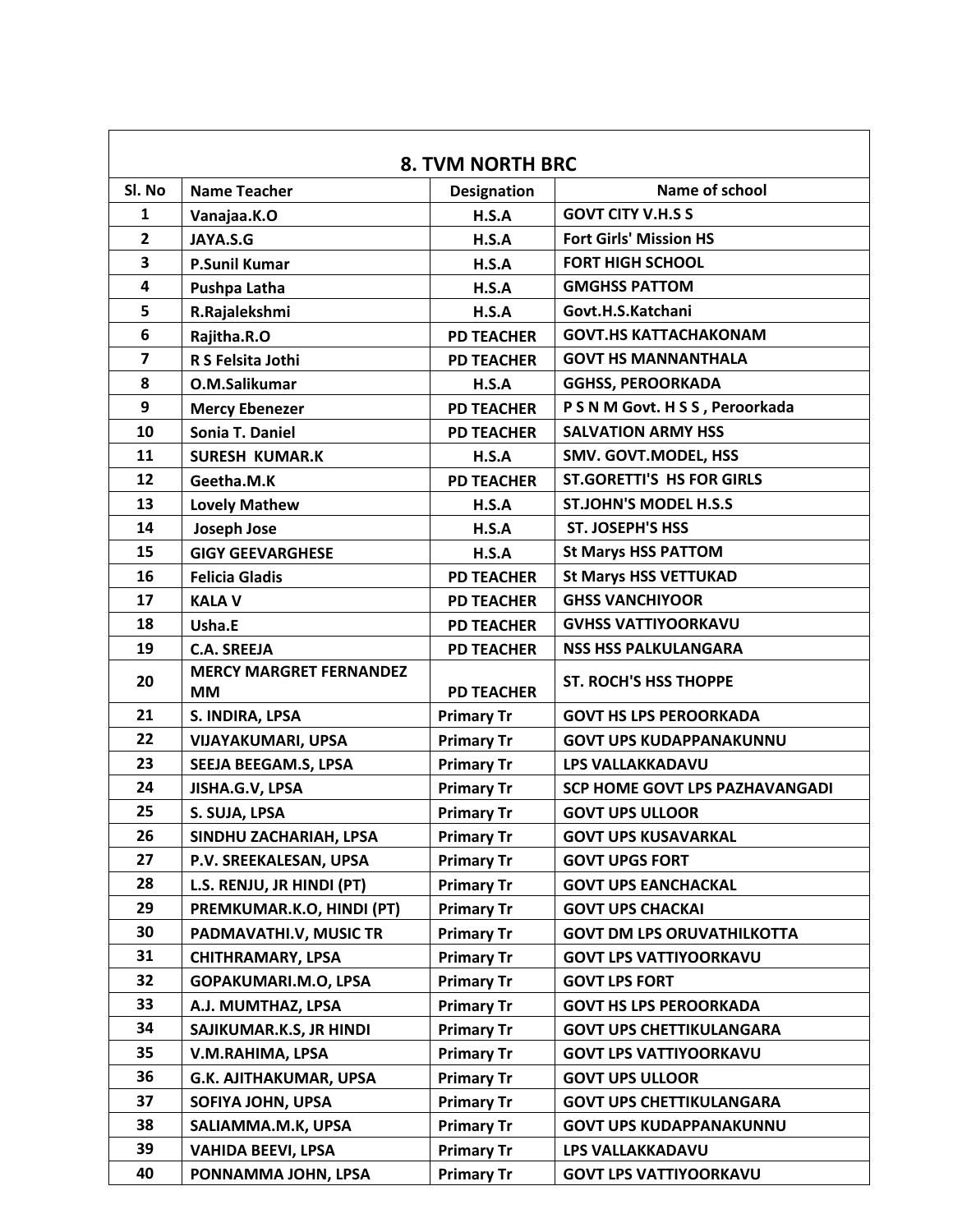| 9. TVM SOUTH BRC (SATHRAM SCHOOL) |                             |                    |                                        |
|-----------------------------------|-----------------------------|--------------------|----------------------------------------|
| Sl. No                            | <b>Name Teacher</b>         | <b>Designation</b> | Name of school                         |
| 1                                 | <b>GEETHA SAMSON</b>        | H.S.A              | <b>AMHS THIRUMALA</b>                  |
| $\overline{2}$                    | <b>C SAROJA</b>             | <b>PD TEACHER</b>  | <b>AMHS THIRUMALA</b>                  |
| 3                                 | <b>Jancy Jose</b>           | H.S.A              | <b>SAMGMRSS Vellayani</b>              |
| 4                                 | Vijayamma.P.M               | H.S.A              | <b>Central HS East Fort</b>            |
| 5                                 | Rajlekha S                  | <b>PD TEACHER</b>  | <b>GOVT. MODEL HSS FOR BOYS CHALAI</b> |
| 6                                 | <b>Rose Catherine.S</b>     | H.S.A              | <b>GOVT. Girls HSS Chalai</b>          |
| $\overline{7}$                    | <b>BIJI.S</b>               | <b>PD TEACHER</b>  | <b>CMGHS POOJAPPURA</b>                |
| 8                                 | <b>VALSALA.P</b>            | H.S.A              | <b>GOVT.GHSS,COTTONHILL</b>            |
| 9                                 | <b>K.AMMINI</b>             | <b>PD TEACHER</b>  | <b>GOVT.GHSS,COTTONHILL</b>            |
| 10                                | <b>BINDUS</b>               | <b>PD TEACHER</b>  | <b>GOVT. HIGH SCHOOL JAGATHY</b>       |
| 11                                | Ajayakumar.B                | H.S.A              | <b>GOVT.HIGH SCHOOL, KALADY</b>        |
| 12                                | <b>H.ZAREENA BAI</b>        | H.S.A              | Govt. H.S.S. Kamaleswarasm             |
| 13                                | <b>V.VIJAYAKUMARAN NAIR</b> | <b>PD TEACHER</b>  | Govt. H.S.S. Kamaleswarasm             |
| 14                                | SHERLY.K.J.                 | <b>PD TEACHER</b>  | <b>GOVT.BOYS H.S.S.KARAMANA</b>        |
| 15                                | P.K.Savithri                | <b>PD TEACHER</b>  | Govt.Girls H.S.S.Karamana              |
| 16                                | Kunjumon. T                 | H.S.A              | Govt. Model BHSS, Thycaud,             |
| 17                                | Muraleedhara Kurup. T       | <b>PD TEACHER</b>  | Govt. Model BHSS, Thycaud,             |
| 18                                | <b>ANITHA V V</b>           | H.S.A              | <b>Govt HSS Punnamoodu</b>             |
| 19                                | <b>SREEKALA.B.</b>          | H.S.A              | R K D N S S SASTHAMANGALAM             |
| 20                                | Mini Varghesee L.L.F        | <b>PD TEACHER</b>  | St. Philomena's G.H.S Poonthura        |
| 21                                | <b>M.S.JOY MARY</b>         | <b>PDT</b>         | <b>GUPS AMBALATHARA</b>                |
| 22                                | <b>L.SANDHYA</b>            | <b>PDT</b>         | <b>GUPS AMBALATHARA</b>                |
| 23                                | SREELATHA.N.D.              | <b>PDT</b>         | <b>GUPS BEEMAPALLY</b>                 |
| 24                                | <b>BINULAL.B.</b>           | <b>PDT</b>         | <b>GUPS BEEMAPALLY</b>                 |
| 25                                | <b>K.REMANI AMMA</b>        | <b>PDT</b>         | <b>GUPS CHALAI</b>                     |
| 26                                | <b>R.S.HYMAVATHI</b>        | <b>PDT</b>         | <b>GUPS FORT</b>                       |
| 27                                | <b>A.SUNITHA THAMPI</b>     | <b>PDT</b>         | <b>GUPS KARUMOM</b>                    |
| 28                                | JAYASREE.B.                 | <b>PDT</b>         | <b>GUPS KONCHIRAVILA</b>               |
| 29                                | SHEENA.O.                   | <b>PDT</b>         | <b>GUPS KONCHIRAVILA</b>               |
| 30                                | GEETHA.M.                   | <b>PDT</b>         | <b>GUPS KULASEKHARAM</b>               |
| 31                                | SOUMYA.K.O.                 | <b>PDT</b>         | <b>GUPS NEDUMCAUD</b>                  |
| 32                                | <b>S.R.AMBIKA</b>           | <b>PDT</b>         | <b>GUPS NEDUMCAUD</b>                  |
| 33                                | <b>HELEN VIOLET</b>         | <b>PDT</b>         | <b>GUPS POOJAPPURA</b>                 |
| 34                                | <b>SAYIDA BEEVI</b>         | <b>PDT</b>         | <b>SPTPM GUPS SREEVARAHAM</b>          |
| 35                                | STUVART HARIS.C.H.          | <b>PDT</b>         | <b>GUPS THIRUMALA</b>                  |
| 36                                | GEETHA.C.D.                 | <b>PDT</b>         | <b>GUPS VALIYATHURA</b>                |
| 37                                | SUDHA KUMARI.B.             | <b>PDT</b>         | <b>GLPS COTTON HILL</b>                |
| 38                                | NISHA.L.                    | <b>PRO.PDT</b>     | <b>GLPS COTTON HILL</b>                |
| 39                                | USHA KUMARI.B.              | <b>LPSA</b>        | <b>GLPS KANJIRAMPARA</b>               |
| 40                                | <b>K.JAYALEKSHMI</b>        | <b>LPSA</b>        | <b>GHSLPS KARAMANA</b>                 |